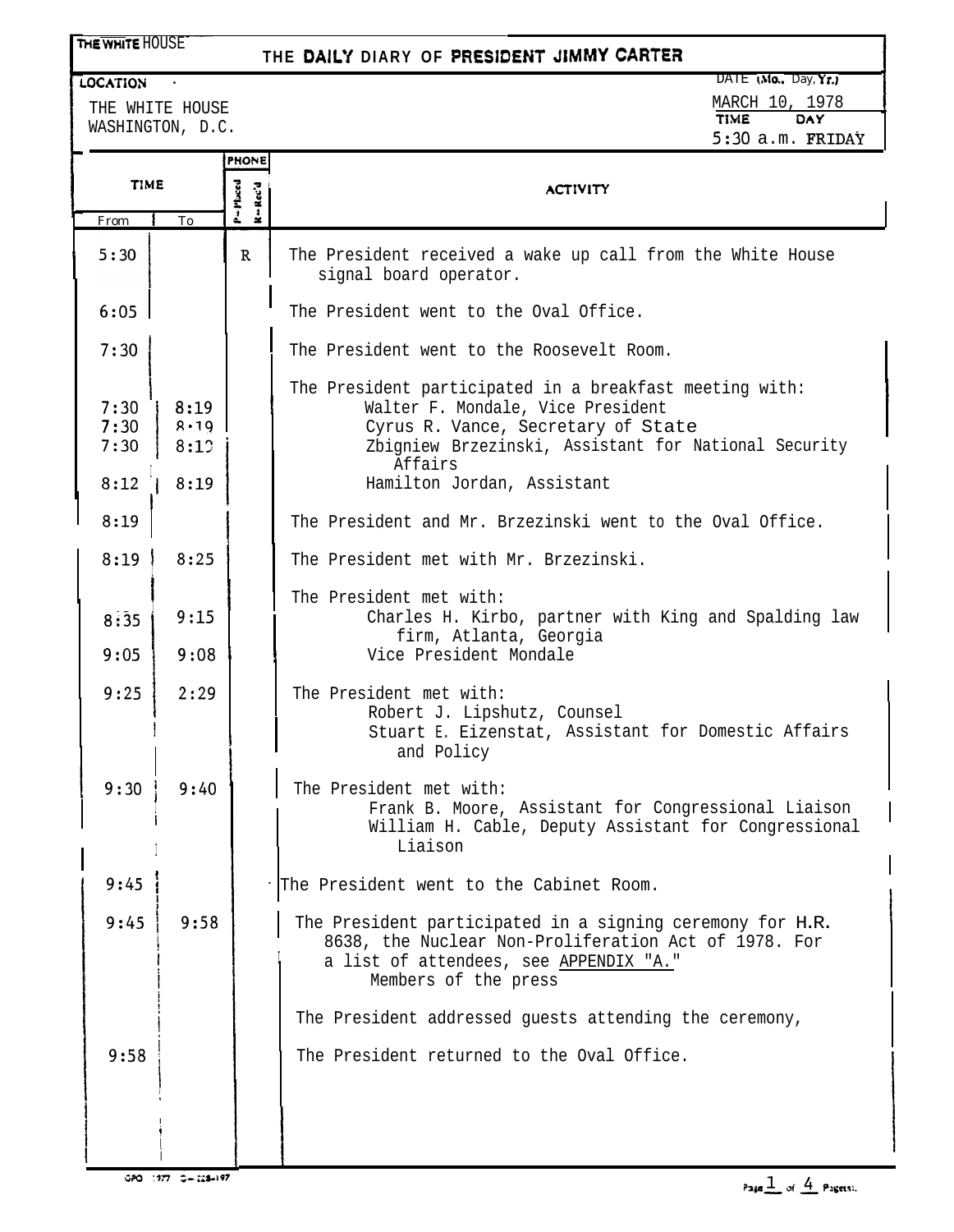#### THE WHITE HOUSE

## **THE DAILY DIARY OF PRESIDENT JIMMY CARTER**

#### LOCATION

THE WHITE HOUSE WASHINGTON, D.C.

### DATE (Mo., Day, Yr.) **MARCH 10, 1978**<br>**TIME** DAY **TIME** lo:17 a.m. FRIDAY

|                                                    |                                                                                                                        | <b>PHONE</b>       |                                                                                                                                                                                                                                                                                                                                                                                                 |
|----------------------------------------------------|------------------------------------------------------------------------------------------------------------------------|--------------------|-------------------------------------------------------------------------------------------------------------------------------------------------------------------------------------------------------------------------------------------------------------------------------------------------------------------------------------------------------------------------------------------------|
| <b>TIME</b>                                        |                                                                                                                        | P=Maced<br>K-Rec'd | <b>ACTIVITY</b>                                                                                                                                                                                                                                                                                                                                                                                 |
| From                                               | To                                                                                                                     |                    |                                                                                                                                                                                                                                                                                                                                                                                                 |
| 10:17                                              | 10:40                                                                                                                  |                    | The President met to discuss the Panama Canal Treaties with:<br>Senator Edward W. Brooke (R-Massachusetts)<br>David Rossiter, Legislative Assistant to Senator<br>Brooke (Foreign Affairs)<br>Mr. Moore                                                                                                                                                                                         |
| 10:41                                              | 10:43                                                                                                                  |                    | The President met with Vice President Mondale.                                                                                                                                                                                                                                                                                                                                                  |
| 10:43<br>10:43<br>10:43<br>10:43<br>10:58<br>11:00 | $10 \cdot$ $\cdot$ ?   11:05<br>11:05<br>10:45<br>7.0:45<br>10:45<br>11:05<br>11:05                                    |                    | The President met with:<br>Joseph L. "Jody" Powell, Press Secretary<br>Rex L. Granum, Deputy Press Secretary<br>William A. Leonard, Vice President, CBS News Division,<br>CBS, Inc., Washington, D.C.<br>Gene F. Jankowski, President, Columbia Broadcast Group,<br>CBC, Inc., New York, New York<br>Barry Jagoda, Special Assistant for Media and Public<br>Affairs<br>Mr. Moore<br>Mr. Jordan |
| 10:58                                              |                                                                                                                        | $\mathbb{R}$       | The President was telephoned by Secretary of Health, Education!<br>The call was<br>and Welfare (HEW) Joseph A. Califano, Jr.<br>not completed.                                                                                                                                                                                                                                                  |
| 11:27<br>11:27<br>11:27<br>11:28                   | 11:30<br>11:30<br>11:30<br>11:30                                                                                       |                    | The President met with:<br>Secretary Califano<br>Mr. Eizenstat<br>Mr. Cable<br>Mr. Moore                                                                                                                                                                                                                                                                                                        |
| 11:32                                              |                                                                                                                        |                    | The President returned to the Cabinet Room.<br>The President met to discuss welfare reform legislation                                                                                                                                                                                                                                                                                          |
| 11:32<br>11:32<br>11:32<br>11:32<br>11:45          | 12:10<br>12:10<br>$11:32$   $12:10$<br>$11:32$   $12:10$<br>$11:32$   $12:10$<br>$\frac{1}{2}$ 12:10<br>12:10<br>12:10 |                    | with:<br>Senator Daniel P. Moynihan (D-New York)<br>Representative Al Ullman (D-Oregon)<br>Representative James C. Corman (D-California)<br>Secretary Califano<br>Mr. Eizenstat<br>Mr. Cable<br>Danny C. Tate, Associate for Congressional Liaison<br>Senator Russell B. Long (D-Louisiana)                                                                                                     |
| 12:10                                              |                                                                                                                        |                    | The President returned to the Oval Office. He was accompanied<br>by Senator Paul Hatfield -- (D-Montana).                                                                                                                                                                                                                                                                                       |

 $GPO = 1977 - C = 228 - 197$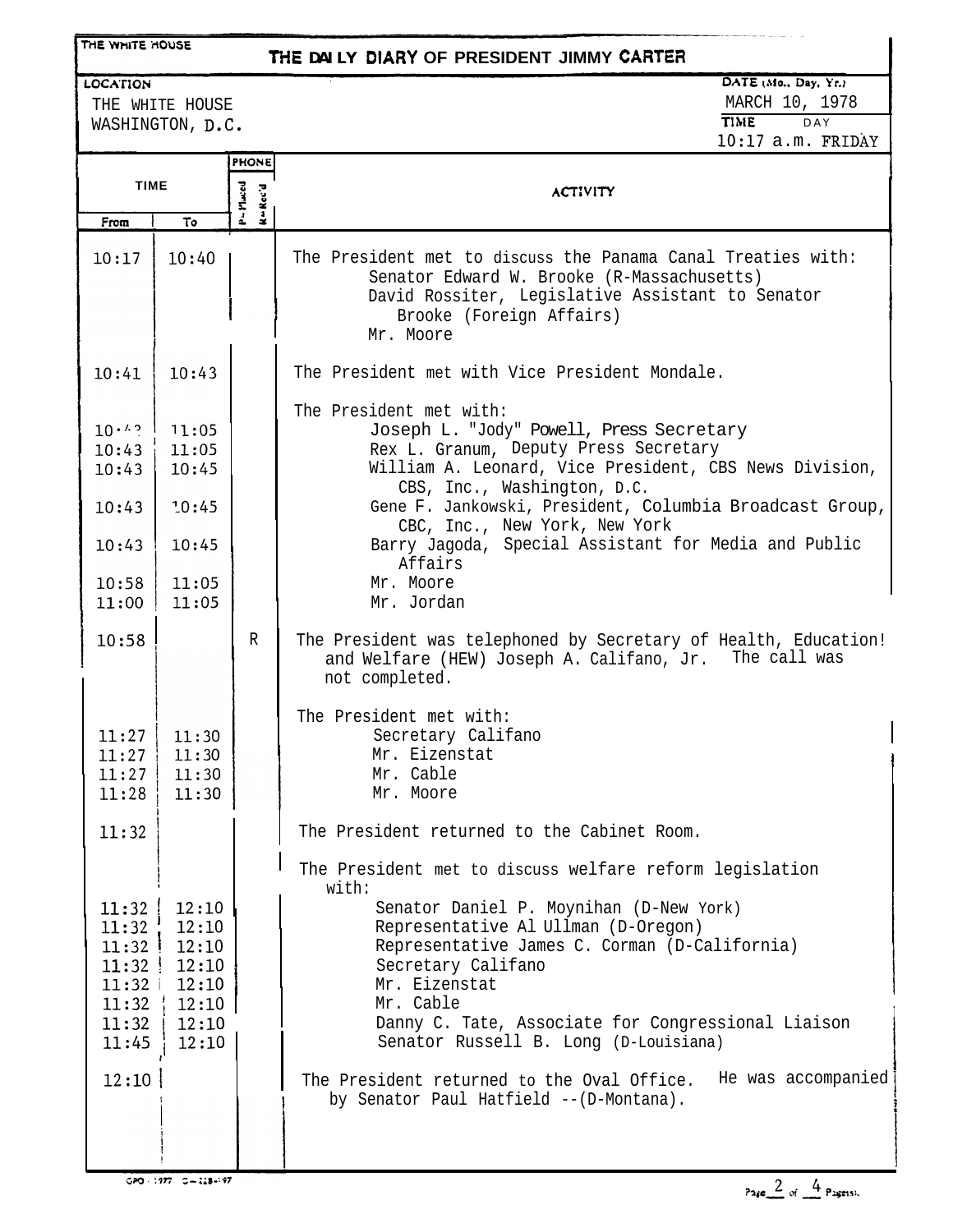# **THE DAILY DIARY OF** PRESlbENT **31MMY CARTER**

#### LOCATION

THE WHITE HOUSE

THE WHITE HOUSE WASHINGTON, D.C. DATE (Mo.. **Day, Yr.**)

-- - ~-~

<u>MARCH 10, 1978</u>

|               |              |                        | $12:10$ p.m. FRIDAY                                                                                           |  |
|---------------|--------------|------------------------|---------------------------------------------------------------------------------------------------------------|--|
|               |              | PHO&E                  |                                                                                                               |  |
| <b>TIME</b>   |              | $P = 17 \text{ arcol}$ | <b>ACTIVITY</b>                                                                                               |  |
| From          | To           | $R = Rcc'd$            |                                                                                                               |  |
|               |              |                        |                                                                                                               |  |
|               |              |                        | The President met to discuss the Panama Canal Treaties with:                                                  |  |
| 12:10<br>1:00 | 1:07<br>1:07 |                        | Senator Hatfield<br>The First Lady                                                                            |  |
| 1:03          | 1:05         |                        | Mr. Moore                                                                                                     |  |
|               |              |                        |                                                                                                               |  |
| 1:07          | 1:25         |                        | The President met to discuss H.R. 7700, the Postal Service<br>Act of 1977 and postal labor negotiations with: |  |
|               |              |                        | Benjamin F. Bailar, Postmaster General                                                                        |  |
|               |              |                        | Mr. Eizenstat                                                                                                 |  |
|               |              |                        | Robert Malson Assistant Director, Domestic Policy<br>Staff                                                    |  |
|               |              |                        | Members of the press, in/out                                                                                  |  |
| 1:30          | 1:34         | $\mathbf R$            | The President talked with Vice President Mondale.                                                             |  |
| 1:44          | 1:46         | R                      | The President talked with Vice President Mondale.                                                             |  |
| 1:59          | 2:01         | $\mathbb{R}$           | The President talked with Vice President Mondale.                                                             |  |
| 2:05          | 2:20         |                        | The President met with Chairman of the Democratic National<br>Committee (DNC) John C. White.                  |  |
|               |              |                        | The President met with:                                                                                       |  |
| 2:35<br>2:35  | 3:25<br>3:25 |                        | Ezer Weizman, Minister of Defense of Israel<br>Vice President Mondale                                         |  |
| 2:35          | 3:50         |                        | Secretary Vance                                                                                               |  |
| 2:35          | 2:50         |                        | Harold Brown, Secretary of Defense                                                                            |  |
| 2:35          | 2:50         |                        | Mr. Brzezinski<br>Members of the press, in, out                                                               |  |
|               |              |                        |                                                                                                               |  |
| 3:33          | 3:36         | P                      | The President talked with Mr. Brzezinski                                                                      |  |
| 3:50          |              |                        | The President returned to the second floor Residence.<br>He was accompanied by Mr. Kirbo.                     |  |
|               |              |                        |                                                                                                               |  |
| 4:05          | 4:06         | $\mathbb{R}$           | The President talked with his Personal Assistant and<br>Secretary, Susan S. Clough.                           |  |
| 4:47          |              |                        | The President and the First Lady went to the bowling alley.                                                   |  |
| 5:05          | 5:08         | $\mathbb{R}$           | The President talked with Secretary Brown.                                                                    |  |
|               |              |                        |                                                                                                               |  |
| 5:10          | 5:13         | $\mathbb{R}$           | The President talked with Secretary of the Treasury<br>W. Michael Blumenthal.                                 |  |
| 6:05          | 6:07         | $\mathbf{R}$           | The President talked with Secretary of Labor F. Ray Marshall.                                                 |  |
|               |              |                        |                                                                                                               |  |

<sup>I</sup> I